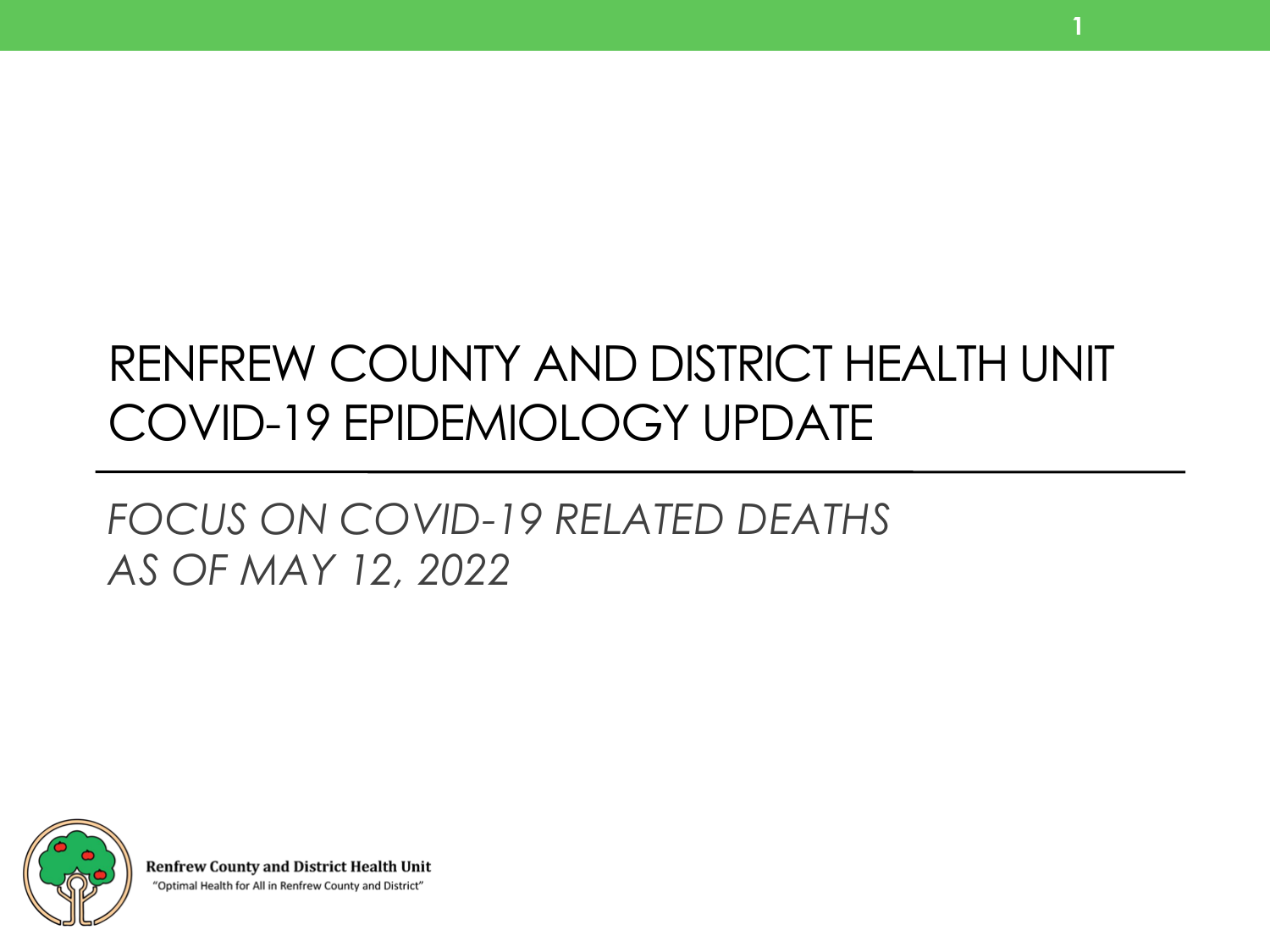### **Cumulative COVID-19 death rate (per 100,000 residents) in Renfrew County and District (RCD) and Ontario**



RCDHU's death rate for COVID-19 is **half** of Ontario's death rate.



**Renfrew County and District Health Unit** 

"Optimal Health for All in Renfrew County and District"

Data source: Public Health Ontario. Ontario COVID-19 data tool [Internet]. Toronto, ON: Queen's Printer for [Ontario; 2022 \[extracted 2022 May 13 1:00 p.m.\]. Available from: https://www.publichealthontario.ca/en/data](https://www.publichealthontario.ca/en/data-and-analysis/infectious-disease/covid-19-data-surveillance/covid-19-data-tool)and-analysis/infectious-disease/covid-19-data-surveillance/covid-19-data-tool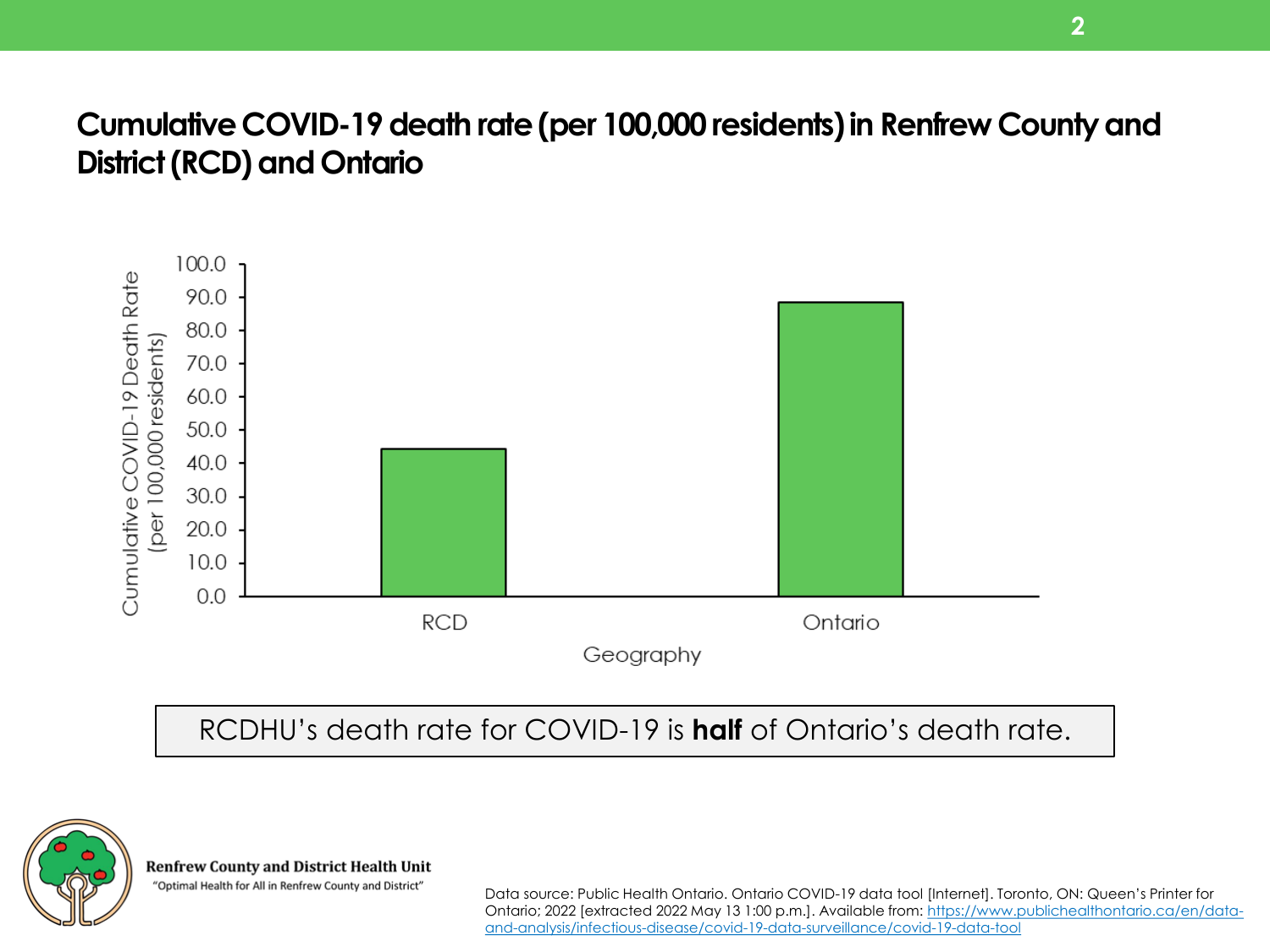## **COVID-19 related deaths in Renfrew County and District (RCD), by age groups, and by timeframe (prior to Omicron wave vs. during Omicron wave)**



--Cumulative Death Rate (Mar 2020 onward)

- More than **75%** of COVID-19 related deaths in RCD have occurred in the **past 6 months** (e.g. since the Omicron wave began around December 1, 2021).
- Individuals **aged 80+** have the **highest** COVID-19 death rate in RCD.



**3**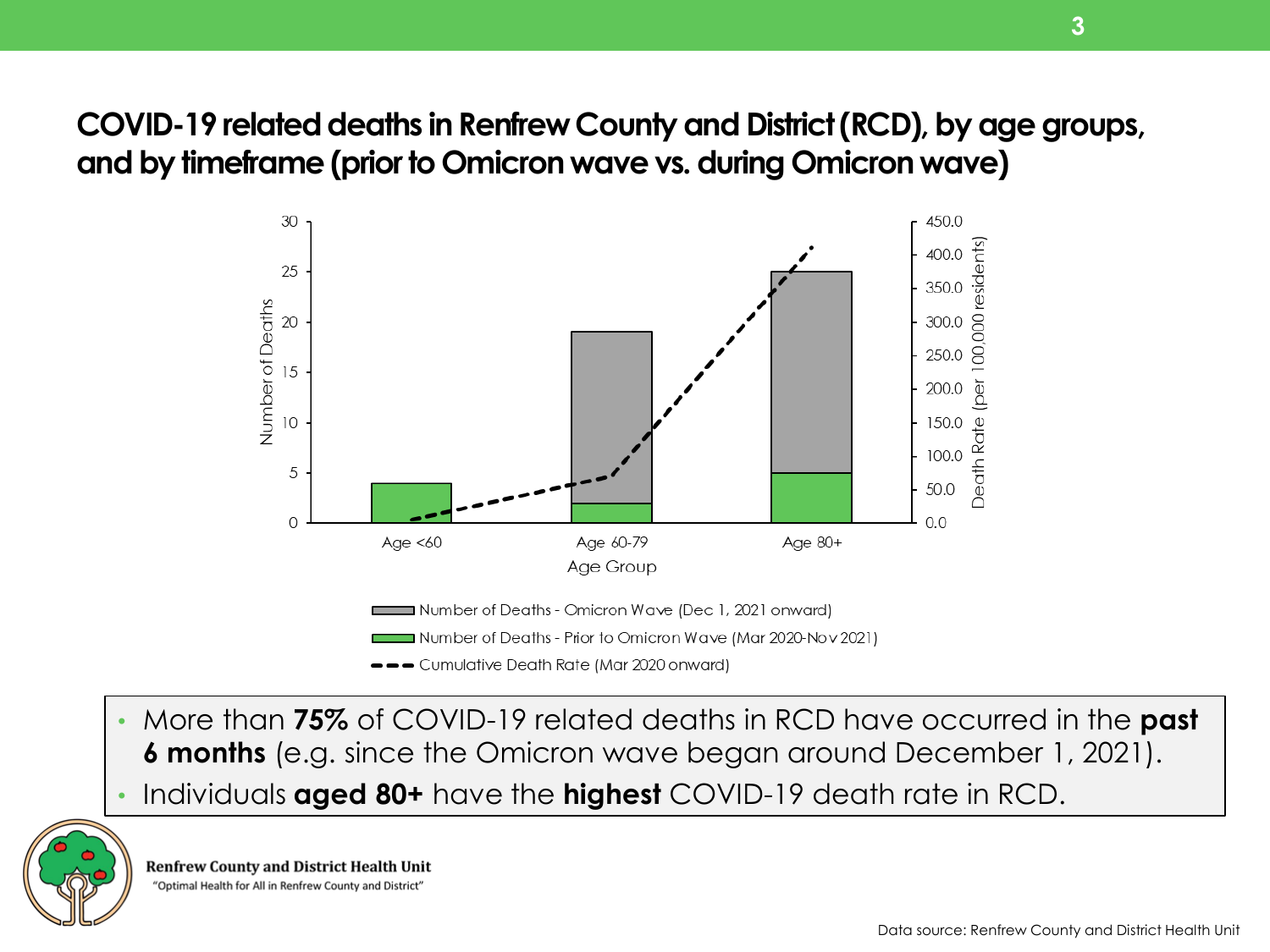**COVID-19 related deaths in Renfrew County and District (RCD), by most likely source of infection**



In RCD, **2 of 3** COVID-19 related deaths most likely acquired infection within the community (e.g. from a household member, a close contact, or unknown source).



**Renfrew County and District Health Unit** "Optimal Health for All in Renfrew County and District"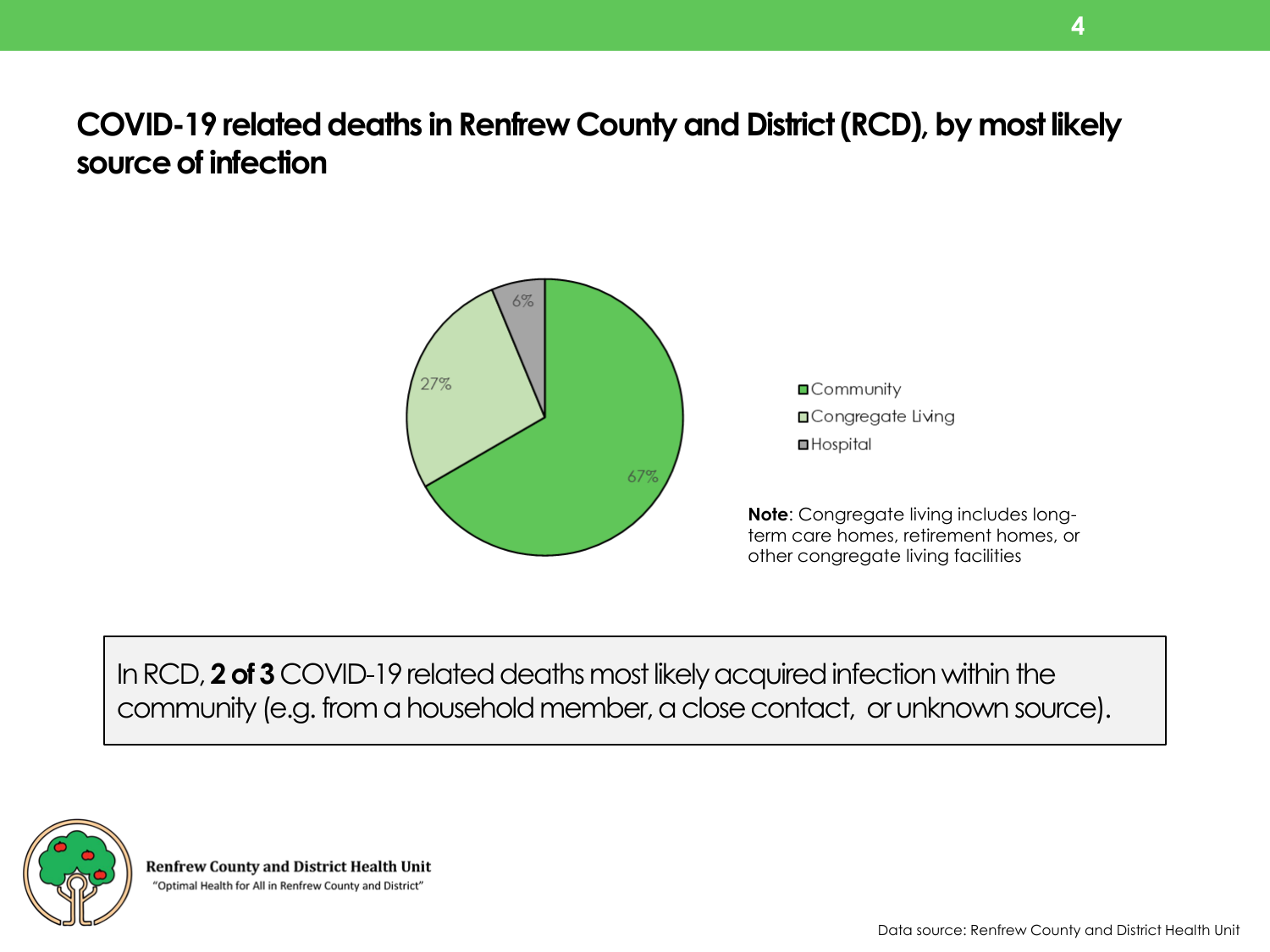## **COVID-19 vaccination coverage for all Renfrew County and District (RCD) residents aged 60+ vs. coverage among COVID-19 related deaths (since December 1, 2021)**

#### **All RCD residents aged 60+ (as of May 12, 2022)**

■Have 0 doses or 1 dose of COVID-19 vaccine **■Have 2 doses of COVID-19 vaccine** ■ Have 3+ doses of COVID-19 vaccine

#### **RCD COVID-19 related deaths (since Dec 1, 2021)**

■Have 0 doses or 1 dose of COVID-19 vaccine ■ Have 2 doses of COVID-19 vaccine ■ Have 3+ doses of COVID-19 vaccine



While only **3%** of RCD residents aged 60+ remain unvaccinated or have 1 dose of a 2 dose series, **nearly half** of all COVID-19 deaths in RCD that have occurred since December 1, 2021 have been from this group.